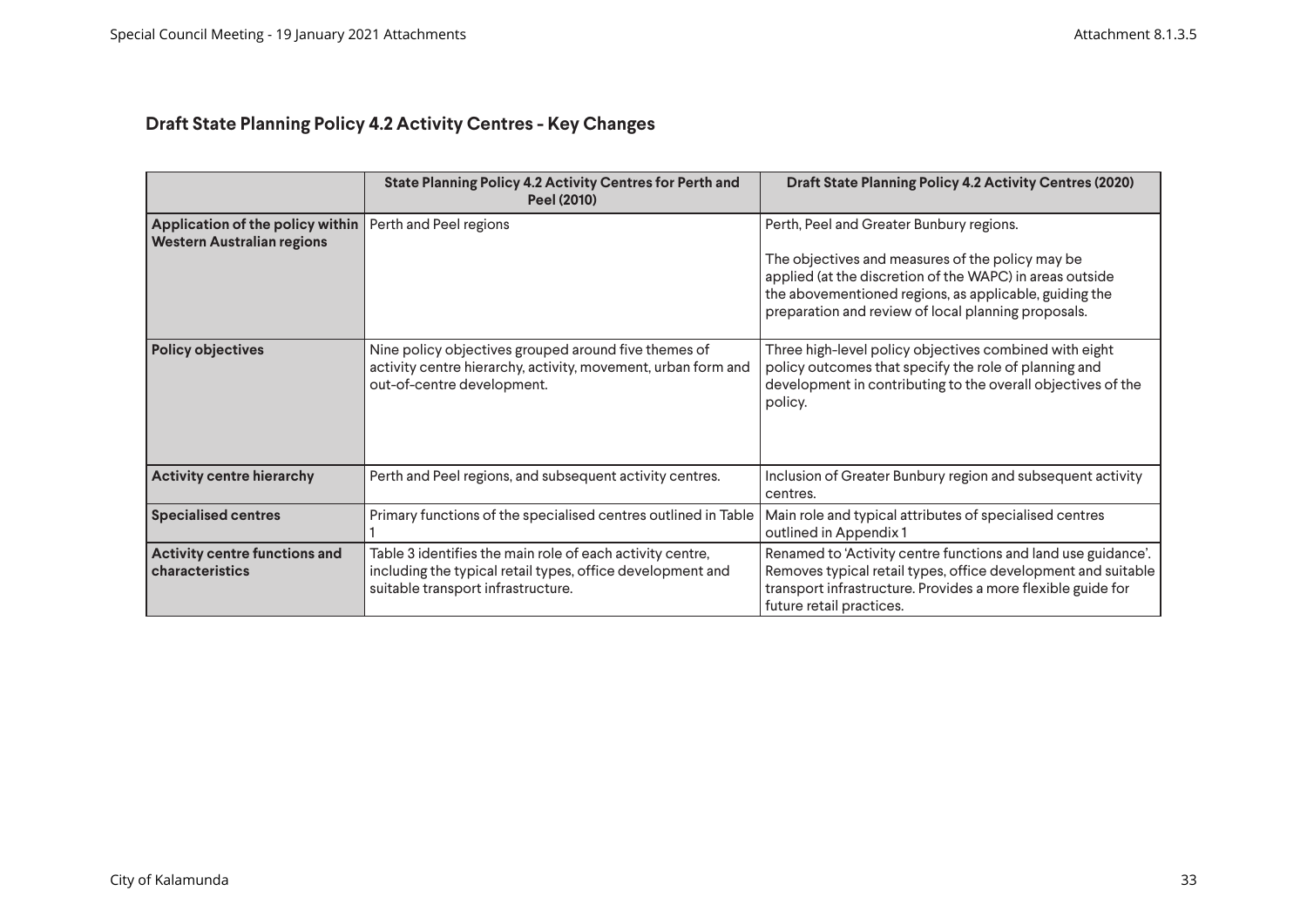| Activity centre density targets                                                                                                                          | <b>Classification</b>       | <b>Minimum</b>                                          | <b>Desirable</b>                                                                         | <b>Classification</b>                                                                                                                                                         | <b>Target</b> |
|----------------------------------------------------------------------------------------------------------------------------------------------------------|-----------------------------|---------------------------------------------------------|------------------------------------------------------------------------------------------|-------------------------------------------------------------------------------------------------------------------------------------------------------------------------------|---------------|
|                                                                                                                                                          | Perth Capital City          | N/A                                                     | N/A                                                                                      | Capital City                                                                                                                                                                  | N/A           |
|                                                                                                                                                          | Strategic                   | 30                                                      | 45                                                                                       | <b>Strategic Centres</b>                                                                                                                                                      | $50+$         |
|                                                                                                                                                          | <b>Metropolitan Centres</b> |                                                         |                                                                                          | <b>Secondary Centres</b>                                                                                                                                                      | $40+$         |
|                                                                                                                                                          | <b>Secondary Centres</b>    | 25                                                      | 35                                                                                       | <b>District Centres</b>                                                                                                                                                       | $30+$         |
|                                                                                                                                                          | <b>District Centres</b>     | 20                                                      | 30                                                                                       | <b>Specialised Centres</b>                                                                                                                                                    | N/A           |
|                                                                                                                                                          | Neighbourhood<br>Centres    | 15                                                      | 25                                                                                       | Neighbourhood Centres                                                                                                                                                         | $25+$         |
|                                                                                                                                                          |                             |                                                         |                                                                                          | <b>Local Centres</b>                                                                                                                                                          | $25+$         |
| <b>Diversity Performance target</b>                                                                                                                      |                             | Centre size - Shop<br>- retail floor space<br>component | Mix of land uses<br>floorspace as a<br>proportion of<br>the centre's total<br>floorspace | Mix of land use percentages replaced with a ratio table,<br>located within the Implementation Guidelines.<br>Ratio of shop/retail floorspace<br>to other non-residential land |               |
| <b>Perth Capital City</b><br>Strategic<br>Metropolitan<br><b>Centres, Secondary</b><br>and District<br><b>Centres</b><br>Neighbourhood<br><b>Centres</b> |                             | N/A                                                     |                                                                                          |                                                                                                                                                                               | uses          |
|                                                                                                                                                          |                             | above 100,000m2                                         | 50%                                                                                      | <b>Perth Capital City and Bunbury</b>                                                                                                                                         | N/A           |
|                                                                                                                                                          |                             | above 50,000m2                                          | 40%                                                                                      | <b>CBD</b>                                                                                                                                                                    |               |
|                                                                                                                                                          | above 20.000m2              | 30%                                                     | <b>Strategic and secondary</b>                                                           | 1:1                                                                                                                                                                           |               |
|                                                                                                                                                          | above 10,000m2              | 20%                                                     | activity centres (excluding<br><b>Bunbury CBD)</b>                                       |                                                                                                                                                                               |               |
|                                                                                                                                                          | Less than 10.000m2          | N/A                                                     | <b>District activity centres</b>                                                         | 2:1                                                                                                                                                                           |               |
|                                                                                                                                                          |                             | N/A                                                     |                                                                                          | Neighbourhood and local<br>activity centres                                                                                                                                   | N/A           |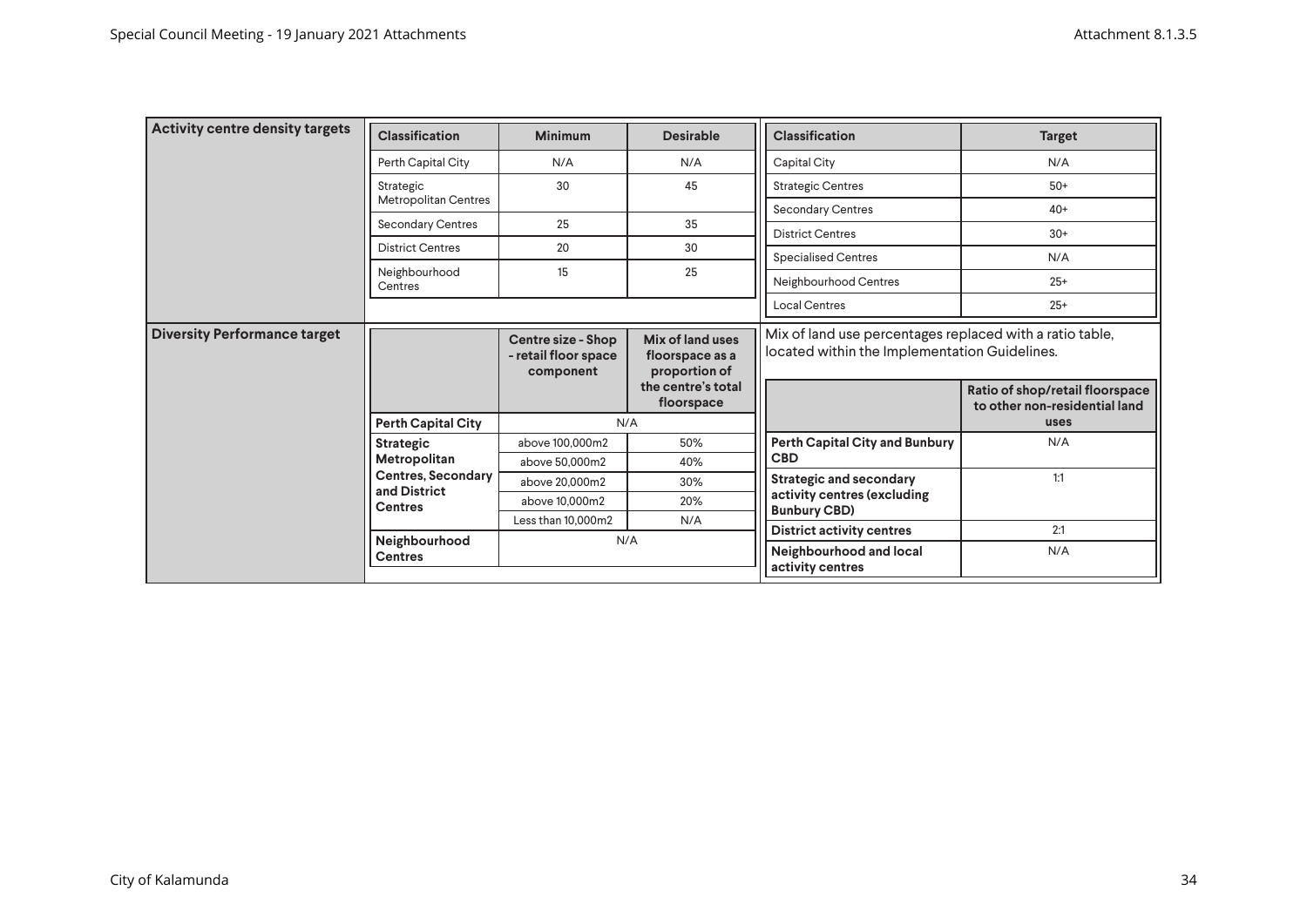| <b>Retail needs assessment (RNA)</b>      | Prior to the implementation of a Local Planning Strategy an<br>RNA is needed to assess the following:<br>projected demands of the local government area and its<br>surrounds<br>estimated retail need<br>indicative distribution of floorspace across the activity<br>centres within the local government area<br>consistency with the activity centre hierarchy.                                                                                                      | Moved to Implementation Guidelines Appendix 1 - Scope<br>and methodology for needs assessment.<br>Reinforced RNA through a methodology table which guides<br>RNAs to address the following areas:<br>purpose and objectives;<br>study parameters<br>review drivers of floorspace<br>property market profile<br>floorspace supply<br>floorspace demand for the region<br>net demand assessment<br>land use development options.                                                                                                                                                                                                                                      |
|-------------------------------------------|------------------------------------------------------------------------------------------------------------------------------------------------------------------------------------------------------------------------------------------------------------------------------------------------------------------------------------------------------------------------------------------------------------------------------------------------------------------------|---------------------------------------------------------------------------------------------------------------------------------------------------------------------------------------------------------------------------------------------------------------------------------------------------------------------------------------------------------------------------------------------------------------------------------------------------------------------------------------------------------------------------------------------------------------------------------------------------------------------------------------------------------------------|
| Retail sustainability assessment<br>(RSA) | Addresses the potential economic and related effects of a<br>significant retail expansion on the network of activity centres<br>in the locality.<br>Addresses such effects from a local community access or<br>benefit perspective, and is limited to considering potential<br>loss of services, and any associated detriment caused by a<br>proposed development.<br>Competition between businesses of itself is not considered<br>a relevant planning consideration. | Renamed to 'Impact Test' to outline that the intention of the<br>assessment is to determine the impact of the proposal to the<br>community, not the viability of the proposal.<br>Moved to Implementation Guidelines Appendix 2 - Scope<br>and methodology for impact test.<br>Only required for major development or out of centre<br>development.<br>Impact Test to consider whether the proposal will:<br>impact activity centre hierarchy<br>result in a loss of services to the community;<br>impact upon existing, committed and planned public and<br>private infrastructure.<br>An impact percentage for retail turnover is provided as a<br>general guide. |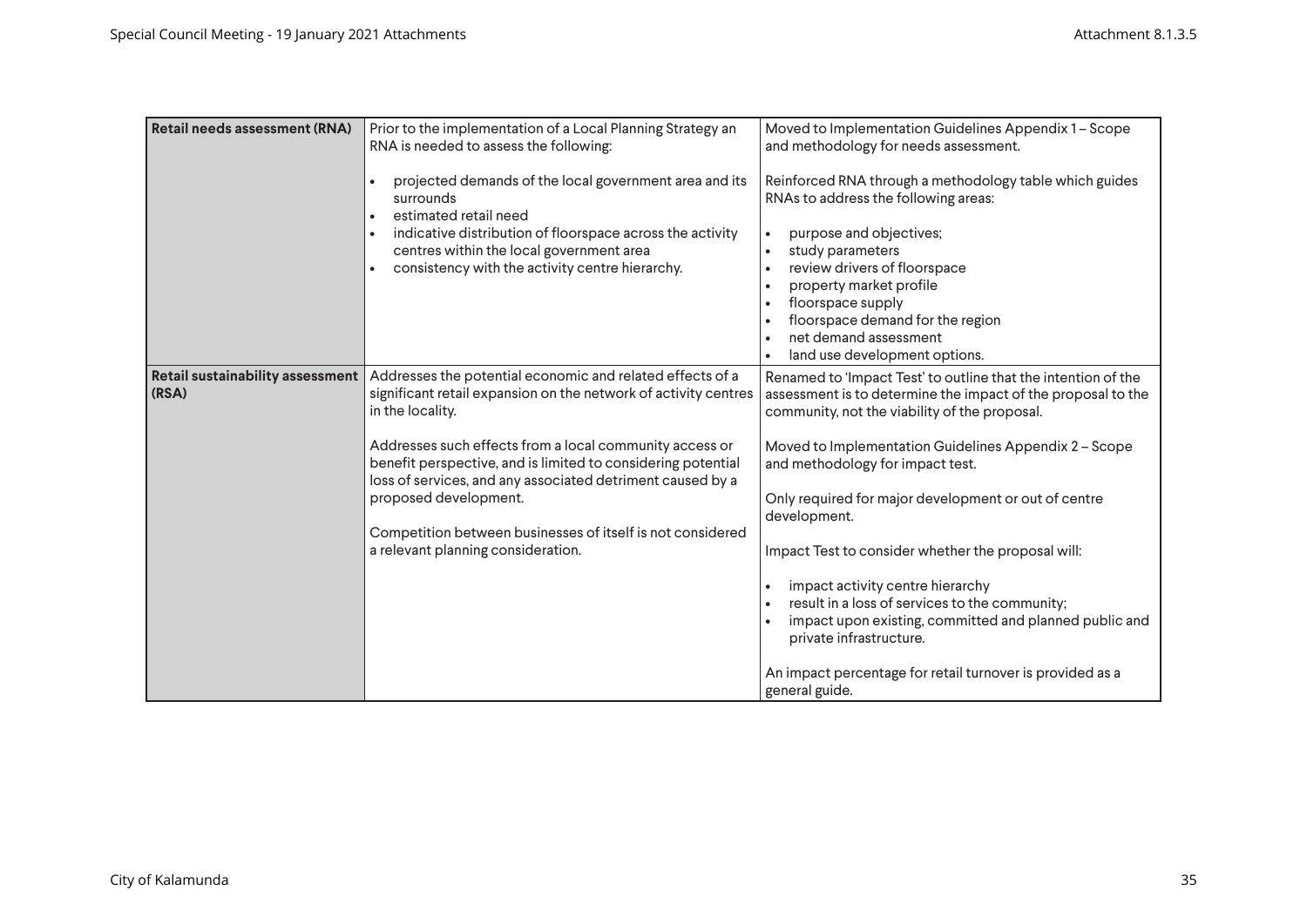| <b>Community benefit</b>                         | No substantial guidance provided.                                                                                                                                                                                                                                                                                                                                                                              | Guidance provided within the Implementation Guidelines.<br>Proposals are to provide community benefit and are therefore<br>encouraged to:<br>contribute to increasing and/or diversifying employment<br>and the local economy<br>provide new, or improve on existing services that could<br>improve quality of life for community members<br>contribute to a sustainable urban environment<br>provide needed, or improve on existing infrastructure<br>contribute towards the creation of equitable<br>communities.                                                                                                               |
|--------------------------------------------------|----------------------------------------------------------------------------------------------------------------------------------------------------------------------------------------------------------------------------------------------------------------------------------------------------------------------------------------------------------------------------------------------------------------|-----------------------------------------------------------------------------------------------------------------------------------------------------------------------------------------------------------------------------------------------------------------------------------------------------------------------------------------------------------------------------------------------------------------------------------------------------------------------------------------------------------------------------------------------------------------------------------------------------------------------------------|
| <b>Bulky goods retail/large format</b><br>retail | Bulky goods/large format retail is considered to be unsuited<br>to the walkable catchment or the core of activity centres due<br>to its size and car-parking requirements, low employment<br>densities and need for freight vehicle access.<br>Locating such development in an ad hoc manner or as ribbon<br>development along regional roads is discouraged.<br>Commonly result in out-of-centre development. | Reinforced the SPP 4.2 and Perth and Peel @3.5million<br>position on bulky goods/large format retail.<br>Bulky goods/large format retail must be considered and<br>planned at all levels of the planning framework to ensure that<br>the opportunities for this land use are maximised, while the<br>impacts are managed.<br>Bulky goods/large format retail must be considered within<br>retail needs assessments and sufficient land should be<br>allocated in appropriate locations.<br>Encouraged to be located in precincts on the periphery of<br>activity centres, and the regional road and public transport<br>networks. |
| Supermarkets                                     | No substantial guidance provided.                                                                                                                                                                                                                                                                                                                                                                              | Guidance provided within the Implementation Guidelines.<br>Decision makers are encouraged to consider the appropriate<br>zoning in the local planning scheme, efficient and equitable<br>access to services by the community and availability of land<br>within existing activity centres.                                                                                                                                                                                                                                                                                                                                        |